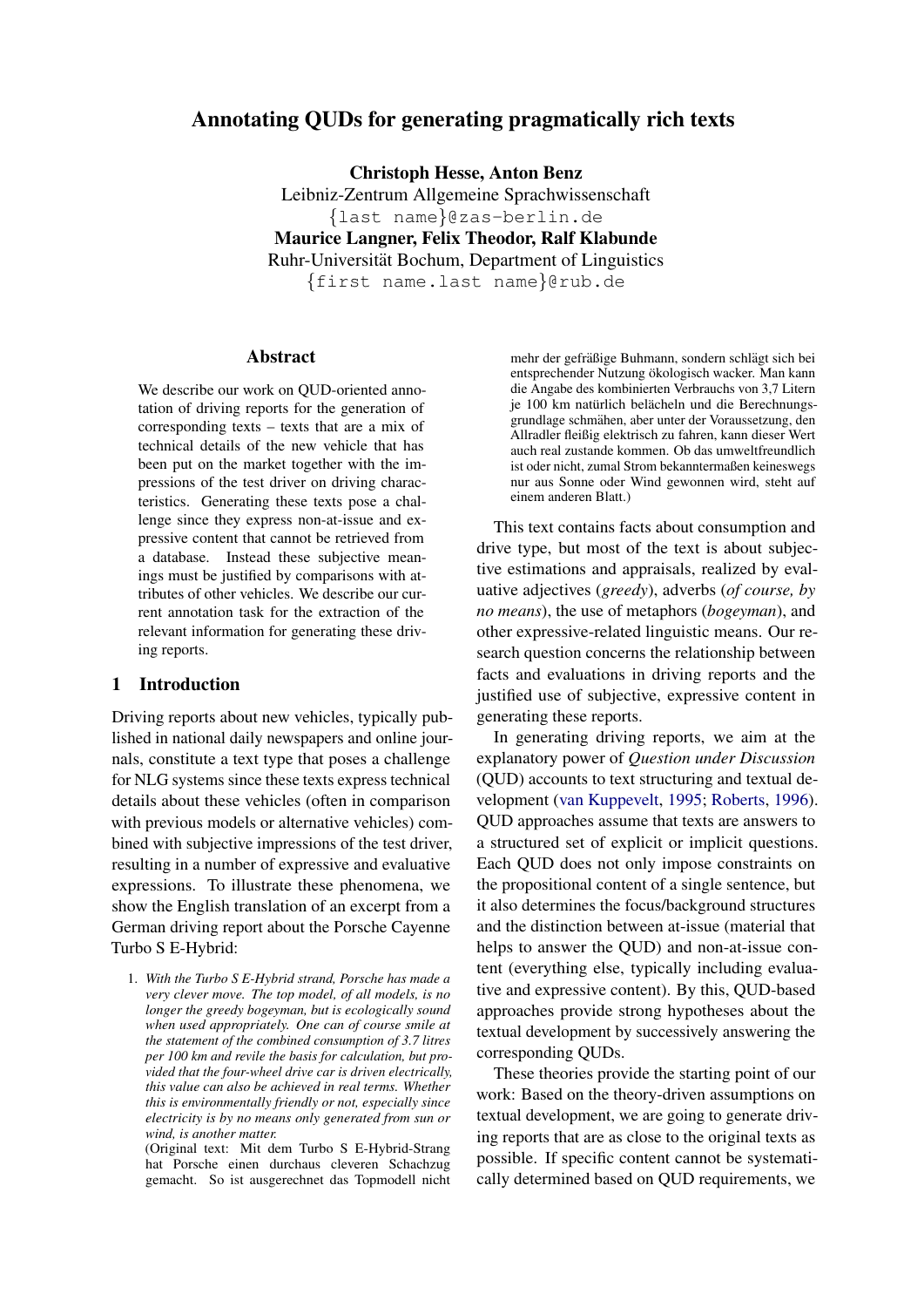get evidence for shortcomings of the underlying theory. Hence, we intend a kind of 'reverse generating' to test the adequacy of QUD-based theories.

The fundamental source for this approach are QUD-annotated data where the QUDs reflect the informational needs to be satisfied by section of the text down to single sentences. It is well known that annotating QUDs in texts requires an intensive training of the annotators and sophisticated annotation guidelines in order to receive reliable results [\(Arndt Riester and Kuthy,](#page-6-2) [2018\)](#page-6-2), but if these QUDs have been formulated properly, they provide strict information-structural constraints for their answer that can be used in the generation process. Therefore, we will introduce the underlying data, the problems that occur in annotating the driving reports, and first results concerning resulting QUD structures.

#### 2 Underlying data

We selected 40 driving reports from German online journals (faz.net; welt.de).

The 40 vehicle reports in the corpus were annotated for QUDs and sub-QUDs, focus/background, and non-at-issue content. The guiding principle for us was to be able to separate purely propositional content from non-at-issue, evaluative and ex-pressive content (following [Roberts,](#page-6-1) [1996;](#page-6-1) Büring, [2003\)](#page-6-3).

QUDs are well-accepted as a discoursestructuring device [\(Carlson,](#page-6-4) [1983;](#page-6-4) [van Kuppevelt,](#page-6-0) [1995;](#page-6-0) [von Stutterheim,](#page-6-5) [1997\)](#page-6-5). More importantly for us, however, QUDs have been identified as a crucial criterion for distinguishing between atissue and non-at-issue content. Content which may be non-at-issue with respect to its immediate sub-QUD may nevertheless supply relevant information in the context of an over-arching super-QUD. Analyzing the depth of embedding may give useful insight to enable us to anticipate follow-up QUDs to incomplete sub-QUDs [\(Onea,](#page-6-6) [2016\)](#page-6-6).

Crucially for us, QUD approaches recognize that discourse is not merely a coherent presentation of relevant information, but its structure is goal-oriented. Authors consciously decide which questions they want to address, how they want to address them and in what order. Similarly authors make conscious choices about the use of rhetorical relations such as elaboration, contrast, and concession as text-structuring devices, which may or may not be fully predictable from QUD-trees. RST- trees reveal recurring rhetorical structures with predictable evaluative and expressive effect (e.g., employing a contrast relation whenever a vehicle's shortcomings are compensated by other positive attributes, or when comparing a vehicle to its competitors).

We also use QUDs to annotate focus (cf. [Roberts,](#page-6-1) [1996;](#page-6-1) [van Kuppevelt,](#page-6-0) [1995;](#page-6-0) [von Stutterheim,](#page-6-5) [1997\)](#page-6-5). Büring ([2003\)](#page-6-3) applied Robert's [\(1996\)](#page-6-1) OUD-stack model to contrastive focus using a QUD-tree model, which under certain conditions can lead to tree structures similar to RST-trees. We use the QUDtrees to arrive at a complete representation of discourse structure. Sub-QUDs are divided further into sub-QUDs until each terminal sub-QUD can be directly mapped to a database entry (e.g., *What is the vehicle's rate of acceleration?* for numerical values or *What type of transmission does it use?* for referring expressions).

The QUD at the root of the tree of each text answers the question whether the vehicle is qualitatively good and worth purchasing. From this root QUD, immediately a sub-QUD derives: Compared to other vehicles or a standard, where the search space is dynamically populated with comparison objects given explicit references in the text (other vehicles in the same class or from competitors) and implicit comparisons based on attribute scales (e.g., vehicles with a comparable type of use or type of engine, transmission, interior, drive assistance features, etc.). We also assume that the typical sections of vehicle reports provide partial answers to the root QUD: a section about the engine, acceleration, gas consumption, mileage, etc. speaks to the quality of the vehicle's performance; a section about the interior speaks to the level of comfort; the test drive speaks to how well the performance promised by the manufacturer holds up under real-world driving conditions, and so forth.

Since an author's subjective view of a vehicle has a tremendous impact on text and information structure, and specifically on the foregrounding and backgrounding of certain information available about the vehicle in the database, capturing authors' subjective evaluation can lead to vastly different QUD phrasings and QUD-structures accross annotators. Thus, inter-annotator agreement is the biggest challenge in arriving at systematic discourse structures within this text genre.

The concrete annotation work points to some fundamental problems concerning the assignment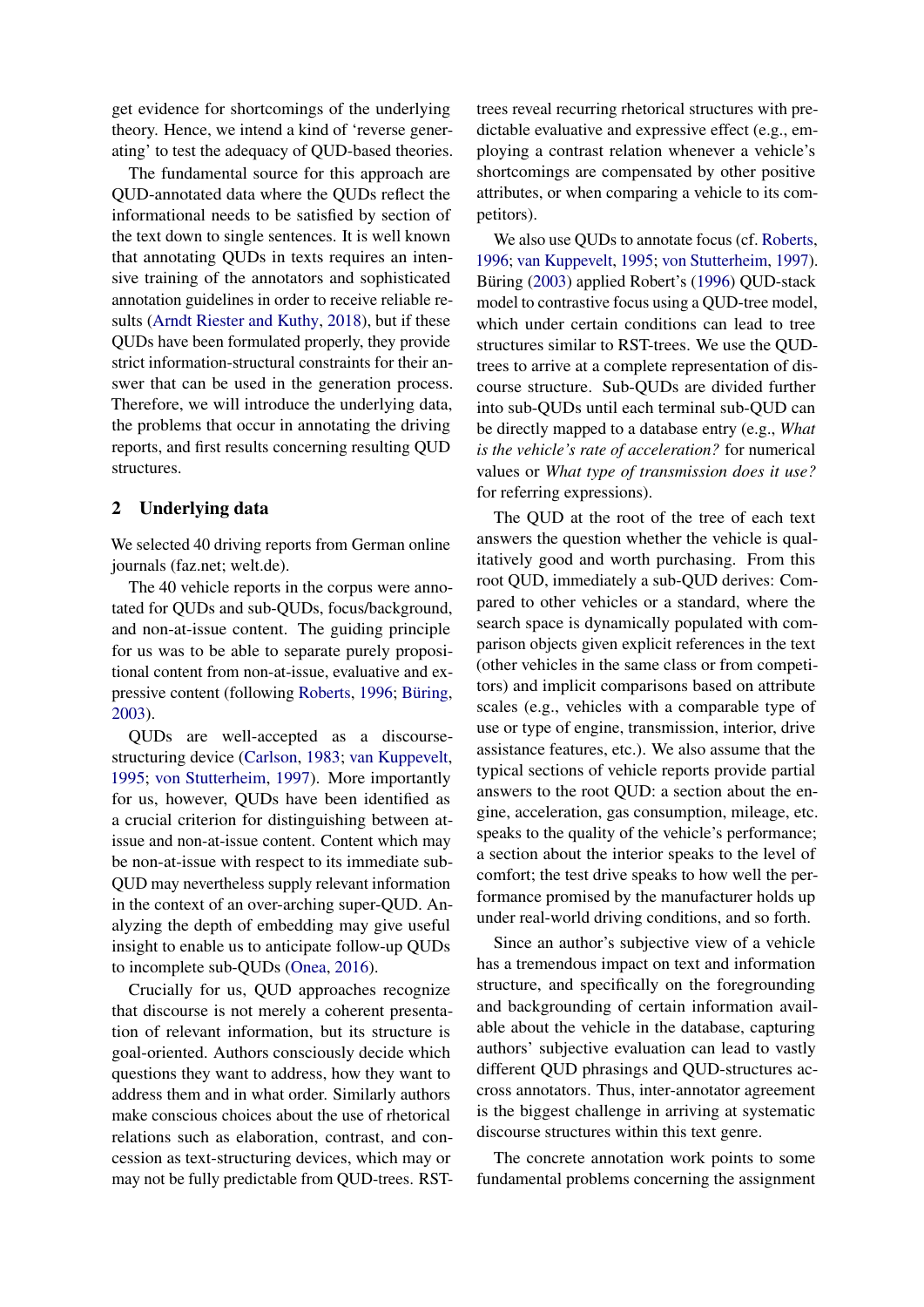of corresponding tags. Some of them refer to shortcomings of QUD-oriented theories, but others are of a language-specific nature. The main problems that occurred during the annotation process concern so-called feeders [\(van Kuppevelt,](#page-6-0) [1995\)](#page-6-0), implicit correlations for contrastive relation, and the assignment of focus.

#### 2.1 Focus

Focus and its complement, background, are information-structural notions that express that part of an utterance that is new to the hearer vs. the information already known by her. In the context of QUD-based theories we could identify that part of a sentence that answers a QUD as focused while the rest belongs to the background.

In many languages focus is expressed phonologically by a lexical item carrying a focus-related accent, the focus exponent. Focus theories explain the position of the focus-related accent by the percolation of a focus feature [F] in a syntactic tree to the bearer of the focus accent. The constituent that expresses the focus, however, is often more extensive that the focus exponent which gives rise to focus ambiguity, i.e. the problem to determine that constituent, given the focus exponent, that expresses the focused information.

For example, the sentence *Anne likes to test the PORSCHE* with *Porsche* being the focus exponent, we have at least two possible focus constituents:

#### (1) *Anne [likes to test the PORSCHE]* $_F$

### (2) Anne likes to test [the PORSCHE] $_F$

Which one of these constituents expresses the focus depends on the QUD that shall be answered. Sentence (1) answers the QUD *What's new about Anne?* while the second sentence answers the question *What does Anne like to test?*

In addition to accent placement for expressing focused information, languages provide focus particles and specific syntactic constructions for expressing which part expresses the focus. German (and English) provides all three possibilities, but accent placement is the most prominent means for signaling focus.

The relation between focus and the linguistic means for expressing it seems to be transparent so that annotating focus, once the QUD has been established, should not be a major effort. However, our data indicate some problems in focus assignment that have direct repercussions for the development

of the annotation tool and some focus theories as well.

Split-focus: In our data, some sentences have two focus constituents that express one focus together. For example, one QUD in a driving report is *What about the power unit?* The sentence that answers this QUD in the text is:

(3) *In der praktischen Außenhaut des 3,60 kurzen Funft ¨ urers war der Antrieb erstmal kaum zu ¨ erkennen.*

'In the practical outer skin of the of the 3.60 short five-door car, the power unit was hardly noticeable at first.'

A plausible assignment of focus is to tag *In der praktischen Außenhaut* ('In the practical outer skin') and *war der Antrieb erstmal kaum zu erkennen* ('the power unit was hardly noticeable at first') as being focused, but not 'the 3.60 short five-door car' since this constituent doesn't provide a part for the answer to the QUD. The consequence of these finding, which have hardly been mentioned in the literature, was to adjust the annotation tool to these phenomena by introducing the possibility to set indexes by the annotators in order to express that both foci belong together.

A further but related phenomenon concerns sentences consisting of two coordinated main clauses, each with its own focus, but answering one QUD:

(4) QUD: *How is the Renault Captur? Der Renault Captur [wächst] F und [verändert seinen Charakter]*  $_F$ *.* 'The Renault Captur grows and changes its character.'

Is is reasonable to assume two separate foci since this coordination refers to two new aspects of the tested car. Both foci are well motivated by the QUD; they demonstrate that one QUD does not necessarily set up one focus only. Ellipses also indicate that the "one QUD – one focus" default can be violated:

(5) QUD: *How have the aesthetics changed, compared to the old Captur?* [das sieht scharf trainiert] $_F$  *und* [angriffs*lustig aus* $F$ *<sub>F</sub>.* 'that looks sharply trained and ready to attack.'

The non-elliptic sentence in German would be *das sieht scharf trainiert aus und das sieht angriffslustig aus*, with the prefix *aus* separated from the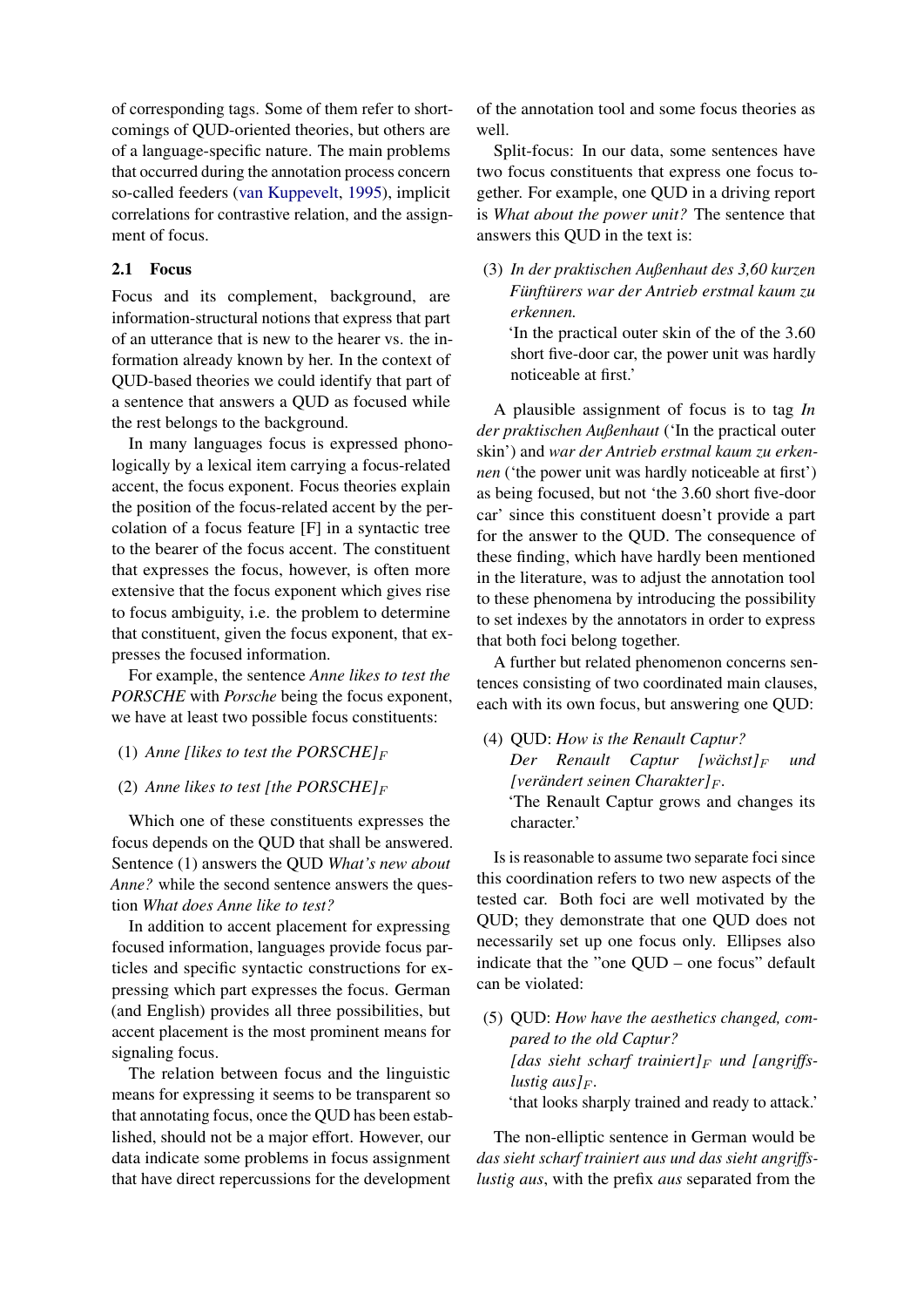prefix verb *aussehen* and remaining in the base position, and the subject plus verb stem inserted in the second clause. The ellipsis forces an index as well for expressing that both foci belong together; otherwise the ellipsis cannot be handled correctly.

The final example illustrates the complexity of focus and background tagging with respect to information-structural considerations. In this example one sentence answers two, actually unrelated, QUDs:

(6) QUD: *How is the interior?*

*Der Innenraum macht [einen Sprung in eine neue* Zeit $]_F$ ,

'The interior takes a leap into a new era,'

QUD: *What will make the new era much more pleasant?*

*die [mit digitalen Instrumenten, großem Bildschirm, schwebender Mittelkonsole, feineren Oberflachen und adretteren ¨ Schaltern]*<sup>F</sup> *deutlich angenehmer wird.* 'which becomes much more pleasant with digital instruments, large screen, floating center console, finer surfaces and neater switches'

In (6) one sentence from the driving report answers two QUDs formulated by the annotator. The first one will be answered by the focused constituent in the main clause. In order to motivate the relative clause, a new QUD has been stated and the list of attributes of the car functions as focus.

### 2.2 Feeder sentences

Another challenging aspect the annotation illustrates is the fact that not every sentence answers a QUD at all. An example for this would be a segment like *Nun war ein größerer Schritt fällig* ('It was time for the next big step'), which shifts the topic of the text in a certain direction but does not provide any information relevant to a QUD. Van Kuppevelt [\(1995\)](#page-6-0) defines this as "a topicless unit of discourse, [...] or one whose topic is no longer prominent at the moment of questioning". We follow his definition and call these segments (linguistic) feeders. Feeders constitue a trigger for QUDs to arise, but they are not motivated by QUDs themselves. Their status seems to be outside the scope of QUD-based theories.

The example below demonstrates that. Since the given context does not require any information about sale figures of former cars, the segment cannot be motivated by a QUD. However, this new information leads to other QUDs arising, because it provides a set of indeterminacies to which there is no information in the given context:

Feeder: *1,2 Millionen Captur sind seit 2013 verkauft worden.*

'1.2 million Captur have been sold since 2013.'

QUD: *What about the first generation of Captur?* QUD: *What did it look like? Am Anfang mit truben Scheinwerfern und ¨ viel hartem Kunststoff [...]* 'With cloudy headlights and a lot of hard plastic in the beginning [...]'

Feeder sentences often function as an introduction to a new topic, therefore most of them can be found at the start of a new paragraph or unit of text. As van Kuppevelt [\(1995\)](#page-6-0) notes, even segements that provide information relevant to a QUD can technically act as a feeder as well (if they raise new questions), but we restrict the annotation of feeders to cases in which their appearance is clearly not motivated by a QUD.

# 2.3 Contrast

QUD approaches emphasize the goal-oriented nature of a text's information structure. Authors' primary goal in the driving report genre is to evaluate a vehicle based on its overall qualities. In order to arrive at an overall evaluation, authors examine inidivual topic areas such as technical specifications, driving experience, comfort, and accessories in turn. Often times authors will note that outstanding performance in one area compensates for deficits in other areas, or that performance in one area is striking compared to previous models or competitors. This makes *Contrast* one of the most common discourse relations found in driving reports, and authors use a variety of surface realizations to express contrast without marking it overtly (no use of the constrastive marker *but*). The following example shows some of these strategies:

<sup>1.</sup> *Harmonious gliding or hard driving at the limit, the GS, which has become five kilograms heavier, masters both without any efforts. Fortunately, the BMW developers succeeded not only in improving the quality of the exhaust gases, but also in reducing fuel consumption by 0.2 litres/100 km: Despite the fact that the driving style was by no means restrained, the lavishly equipped on-board computer of the test bike showed just 4.8 litres*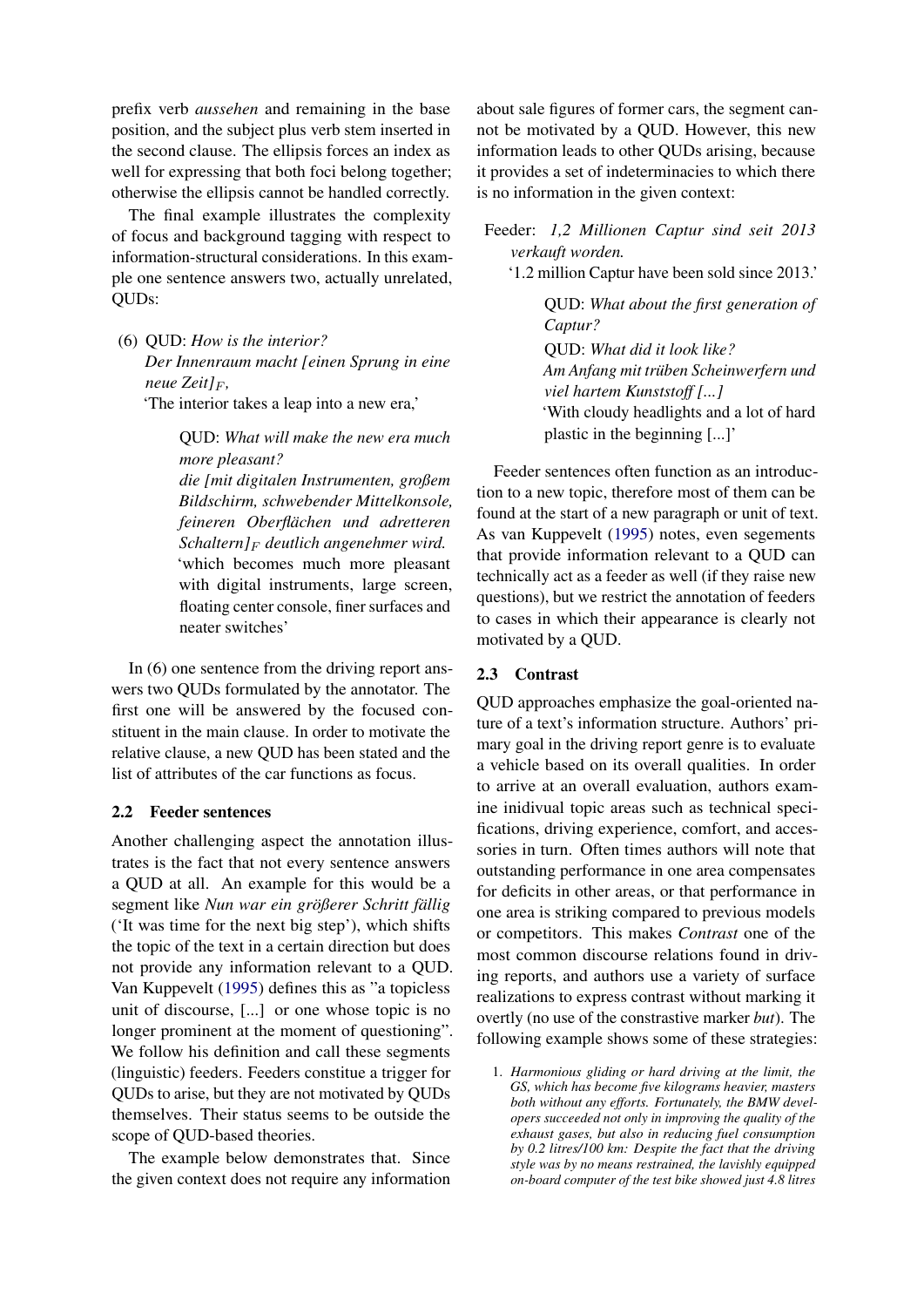#### *per 100 kilometres.*

(Original text: Harmonisches Gleiten oder hartes Fahren am Limit, beides beherrscht die um fünf Kilogramm schwerer gewordene GS quasi mit links  $(\pi_1)$ . Erfreulicherweise gelang es den BMW-Entwicklern zugleich, nicht nur die Abgasqualitaät zu verbessern, sondern auch den Verbrauch um 0,2 Liter/100 km zu reduzieren  $(\pi_2)$ : Trotz keineswegs zurückhaltender Fahrweise zeigte der üppig bestückte Bordcomputer des Testbikes gerade mal 4,8 Liter pro 100 Kilometer an  $(\pi_3)$ .)

The evaluative adverb and discourse marker *erstaunlicherweise* (fortunately) marks a *Contrast* relation, but note this relation does not hold between two explicit propositions in the text, rather it holds between (i) the conjoined explicit propositions  $\pi_2$  and  $\pi_3$ , and (ii) the *unforefilled* implicit expectation of higher gas consumption (and with that poorer exhaust quality), expectations raised by the appositive *um fuenf Kiligramm schwerer gewordene* (weight increase of 5 kg) in  $\pi_1$ . [\(Simons et al.,](#page-6-7) [2011\)](#page-6-7) claim that appositives are not-at-issue because they do not speak to the QUD answered by the matrix clause which contains the appositive. However, the appositive *um funf Kilogramm schwerer gewordene* is only *locally* not-at-issue because globally it is very much at-issue for the Contrast relation that follows.

The use of the evaluative adverb and contrastive marker *erstaunlicherweise* (fortunately) is licensed by positive surprisal. Surprisal presupposes a difference between the expected and the actual, and when this difference is positive, i.e. when the actual surpasses the expected, the surprisal is positive and the adverb is licensed. If the new model of the BMW bike consumes 0.2 L/100 km less than the previous model, the previous model consumed 5 L/100 km. Because of the new model's higher weight, its expected gas consumption should be  $>5$ L/100 km. So the surprisal is two-fold: (1) the actual consumption is less compared to the previous model  $(4.8 < 5)$ , and  $(2)$  it is less compared to the consumption expected due to the bike being heavier than the previous model  $(4.8 < | > 5|)$ . Since the new model consumes both less than the previous model and less than expected due to weight, *erstaunlicherweise* (fortunately) is double-lincensed. Mentioning the hard driving conditions during testing only emphasizes the level of surprise, while the explicit mention of the onboard computer emphasizes the reliability of the measurements.

Crucially, It is the appositive in  $\pi_1$  which raises (or at least explicitly adds to) this expectation of higher gas consumption (hard driving conditions  $\rightarrow$ 

higher consumption ∧ higher weight → higher consumption). The joint-marker *nicht nur . . . sondern auch* (not only ...but also) introduces the two consequents in  $\pi_2$ : gas consumption and exhaust gas quality. The explicitly mentioned weight increase raises causal expectations: higher weight  $\rightarrow$  more gas consumption  $\rightarrow$  more exhaust gases  $\rightarrow$  poorer exhaust gas quality. The contrast relation holds for both the surprisingly good exhaust gas quality and the bike's gas consumption. Both of these implicit contrasts require the assumptions raised by the appositive in  $\pi_1$ . So while the appositive locally may be not-at-issue for how the bike handles, it must be globally at-issue to explain the overtly marked *Contrast* between expected higher gas consumption (and poorer exhaust quality) and the surprisal of actual gas consumption (and exhaust) being lower.

The implicit *Contrast* suggests that the topical QUD of this text should be something like 'Why was the reduction of gasoline consumption surprising/unexpected?' But this would mean the *embedded* appositive needs to be structurally on an equal level with the reduction propositions  $\pi_2$  and  $\pi_3$  while the QUD of the matrix proposition in  $\pi_1$ should be something like 'How does the bike handle under smooth and hard driving conditions?' So while embedding the appositive suggests that the matrix clause's QUD supersedes the appositive's relevant QUD, the *Contrast* relation makes it clear that the QUD hierarchy is actually inverse to the embedding structure. We find this sort of *Contrast* relation with implicit expectations and causal relations raised by technical details quite frequently in our corpus. Our hope is that proper QUD structures which capture the implicit expectations can enrich debates about contrast marking [\(Jasinskaja](#page-6-8) [and Zeevat,](#page-6-8) [2008\)](#page-6-8) and information structure [\(Um](#page-6-9)[bach,](#page-6-9) [2005\)](#page-6-9).

## 3 Text planning

Our preliminary analysis of the corpus shows that, broadly speaking, vehicle reports are divided into three parts: (1) an introduction, which may give background information on the manufacturer, occasion for the new release (e.g., anniversaries), stylistic or technical choices characteristic of the vehicle situated in a line of previous models or the history of the line; (2) a main part, which consists of (2a) general technical specifications as advertized by the manufacturer and (2b) impressions from the test drive; (3) an outro which may include price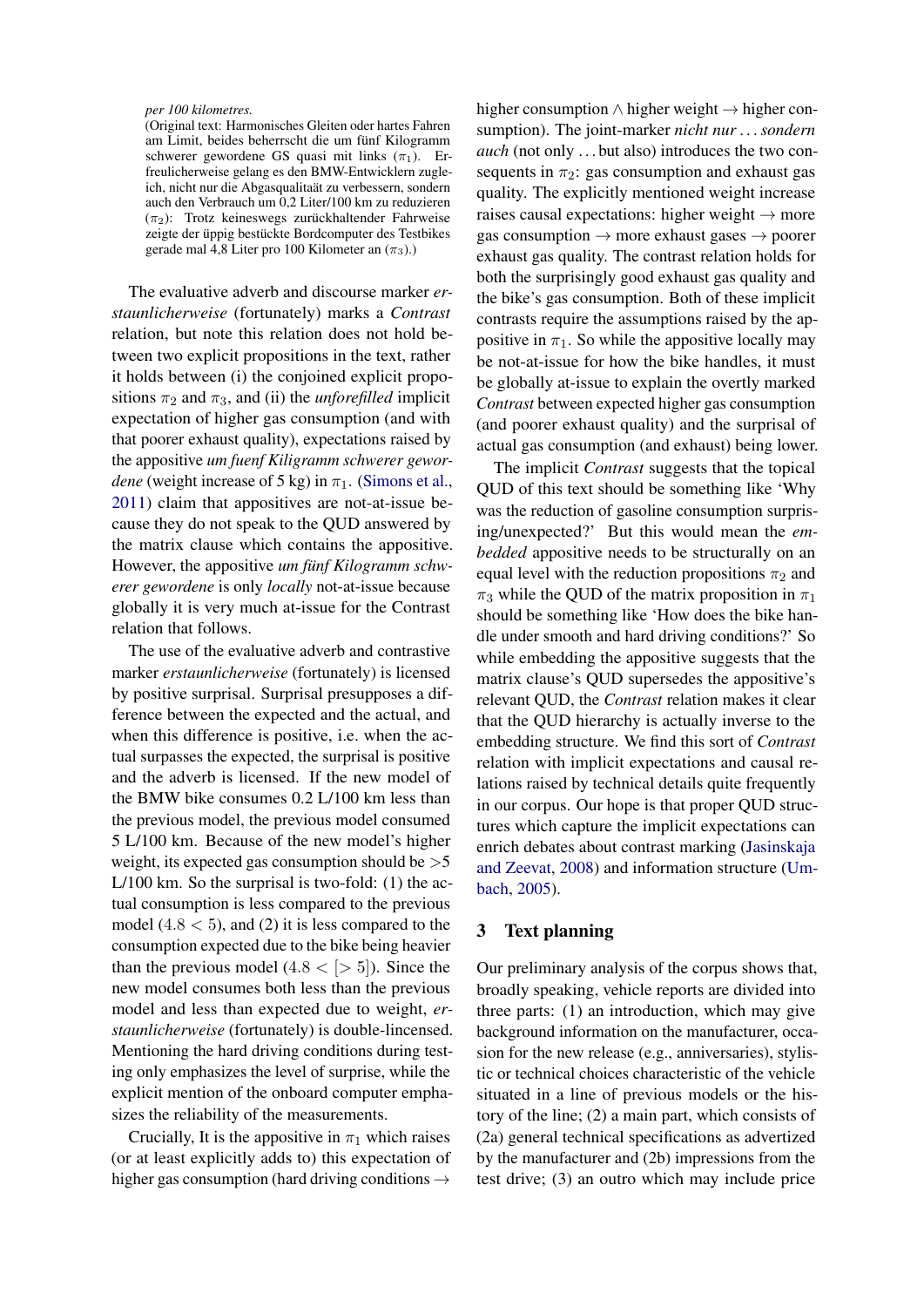listings for different models of the vehicle (plus accessories), release dates or additions/changes the manufacturer is planning before the release. Part (2a) usually tends to focus on the most crucial technical details, especially changes which have been made compared to previous models. Part (2b), in stark contrast, is usually a visceral, metaphor- and idiom-rich description of the driving experience aimed at emotionally immersing the reader.

The more engaging these texts are, the more they deviate from this generic structure: Aspects of the vehicles which are exceptionally good or exceptionally bad are foregrounded. We will predict striking features of vehicles via pair-wise feature comparison to other vehicles in the same category. Given a large comparison class, 'average' features will cluster normally around a mean along an evaluation dimension (e.g., less gas consumption is better) while expectable features will correspond to extreme values on either tail of the average distribution. An exceptionally good vehicle excels in all categories that the generic structure explicitly discusses. When a vehicle does not tick all its boxes, authors often restructure the text to make clear how certain excellent features in some categories make up for the shortcomings in other categories. Authors also make a conscious decision to note positive things about a vehicle before diving into its shortcomings, and they try to end on a positive note.

Evaluating the technical details in our database along quality dimensions by comparing vehicles against other vehicles *as well as* comparing different aspects of a vehicle with other aspects of the same vehicle is fundamental for our approach. The overall evaluation made in a vehicle report is the sum of the evaluation of its individual aspects. Not all technical details contained in the ADAC database are explicitly mentioned in the reports, and of those that are mentioned, some are given more weight than others in contributing to the overall evaluation. We aim to derive this weighting probabilistically from the comparison analysis of technical features in the database. Since quality dimensions associated with these features are subjective, these are based on the original annotation.

The type of vehicle (e.g., ICE, internal combustion engine, versus EV, electric vehicle; car versus motorbike) pre-selects a subset of relevant technical features as well as a class-specific document plan. We then go through the evaluation process as

described above. The result of this process is a linearized text plan with vehicle features weighted for relevance and impact on the overall evalutation. We assume that non-at-issue content does not directly answer a proposition's immediate QUD, but, instead, it contextualizes the choices authors make in establishing the foregrounding and backgrounding of vehicle features and marks subjective evaluation. With the evaluation process complete, the text plan can be enriched with non-at-issue content.

# 4 Surface realisation

For realizing the sentences, a hierarchy of classes has been set up which defines messages for categorical pieces of information that are stereotypically produced in the genre of vehicle reports, e.g. 'HorsePowerMSG'. Each of these classes may perform its own lexicalisation task by a proper interface function. A microplanner class provides containers for messages, on which aggregation tasks and other post-processing may operate.

Among those post-processors, a module for referring expression generation and coreference realization are going to be implemented. Across the microplan, references to the object under discussion are filled with placeholders. A suitable method for this is based on the QUD structure and the depth of embedding of paragraphs, which limit the availability of entities and prevents the usage of pronominal reference. A focus-stack model keeps track of mentioned entities and the different lexicalisation options for the object at the given position.

A lexicon is built from the corpus including idioms, which allows for a probabilistic distribution over head verbs that may be used to lexicalize different messages. The subcategorization frames allow to further process both syntactic and morphologic processes.

Simplifications must be made according to background knowledge and authors' opinions regarding different cars, which would demand for a complex common sense reasoning database. Instead, we intend to use predefined templates for these portions of text in order to achieve our aim of showing whether this non-at-issue content can be generated.

For surface realisation, we use the Java library of SimpleNLG for German [\(Bollmann,](#page-6-10) [2011\)](#page-6-10), which covers mainly morphological operations. An interface between micro-planning and SimpleNLG is needed in order to call the correct methods for the respective syntactic constructions defined by the